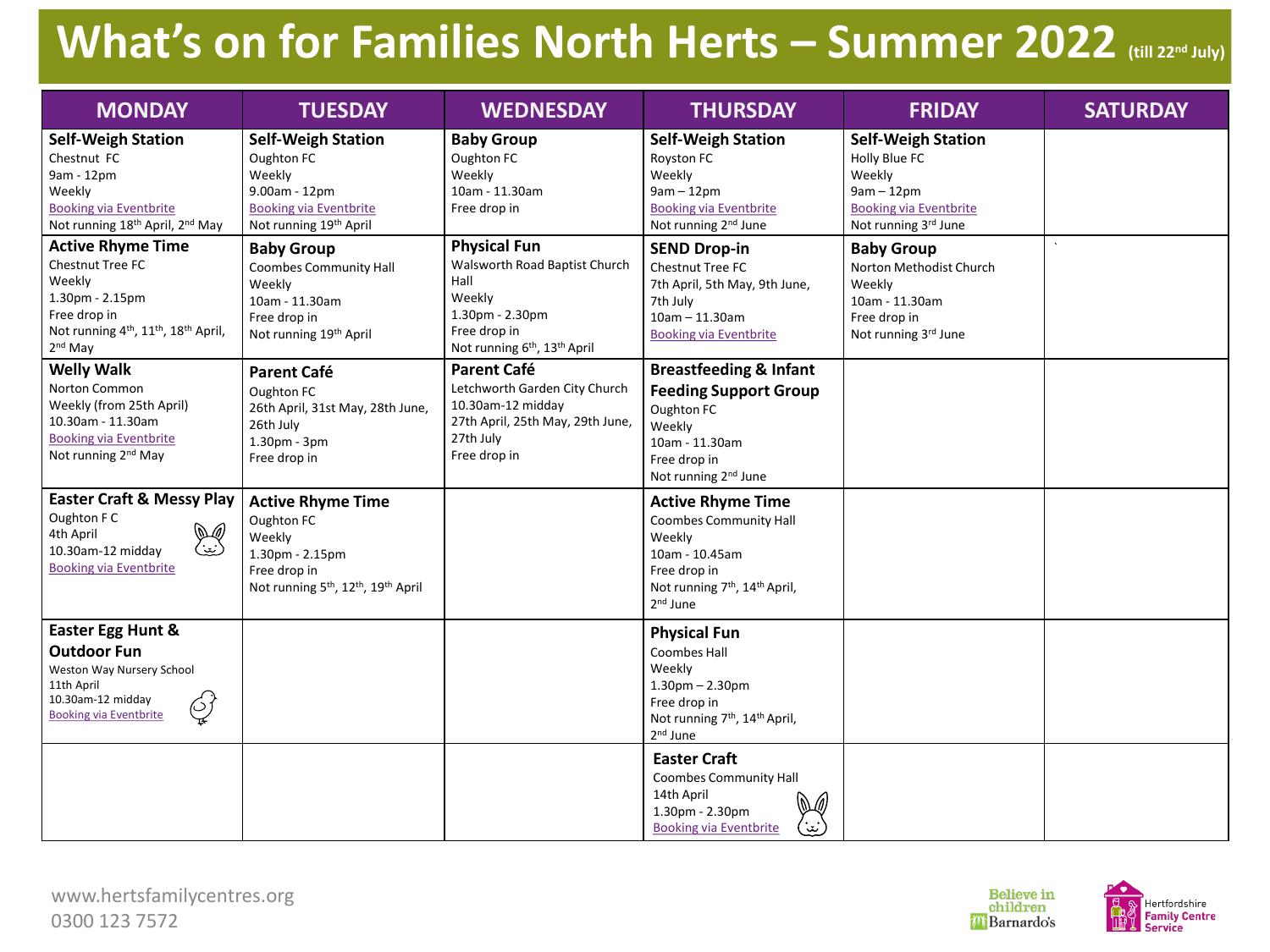# **Courses & Workshops for Parents – Summer 2022 (till 22nd July)**

| <b>MONDAY</b>                                                                                                                                         | <b>TUESDAY</b>                                                                                                                                                                                                        | <b>WEDNESDAY</b>                                                                                                                    | <b>THURSDAY</b> | <b>FRIDAY</b>                                                                                                                                                            | <b>SATURDAY</b>                                                                                                                      |
|-------------------------------------------------------------------------------------------------------------------------------------------------------|-----------------------------------------------------------------------------------------------------------------------------------------------------------------------------------------------------------------------|-------------------------------------------------------------------------------------------------------------------------------------|-----------------|--------------------------------------------------------------------------------------------------------------------------------------------------------------------------|--------------------------------------------------------------------------------------------------------------------------------------|
| <b>Preparing for Baby</b><br><b>Coffee Afternoon</b><br>Chestnut Tree FC<br>11th April & 13th June<br>$3pm - 4.30pm$<br><b>Booking via Eventbrite</b> | <b>Preparing for Baby</b><br>Norton Methodist Church<br>10th May<br>7pm - 9pm<br><b>Booking via Eventbrite</b>                                                                                                        | <b>Preparing for Baby</b><br>The Oval Community centre<br>$11th$ May<br>7pm - 9pm<br><b>Booking via Eventbrite</b>                  |                 | <b>Introduction to Solids</b><br><b>Foods</b><br>Oughton FC<br>6th May, 27th May, 24th June,<br>15th July<br>$10.30$ am - 11.30am<br><b>Booking via Eventbrite</b>       | <b>Preparing for Baby</b><br>Norton Methodist Church<br>14th May<br>9.30am - 11.30am<br>Booking via Eventbrite                       |
| <b>First Aid</b><br>Oughton FC<br>16th May, 13th June, 27th June<br>9.30am - 11.30am<br><b>Booking via Eventbrite</b>                                 | <b>Preparing for Baby</b><br>Venue TBC<br>5 <sup>th</sup> July<br><b>TBC</b><br><b>Booking via Eventbrite</b>                                                                                                         | <b>Preparing for Baby</b><br>Venue TBC<br>8 <sup>th</sup> June, 6 <sup>th</sup> July<br><b>TBC</b><br><b>Booking via Eventbrite</b> |                 | <b>Introduction to Solids</b><br><b>Foods</b><br>Icknield FC<br>29th April, 20th May, 17th<br>June,<br>8th July<br>$10.30$ am - 11.30am<br><b>Booking via Eventbrite</b> | <b>Preparing for Baby</b><br>Venue TBC<br>11 <sup>th</sup> June, 9 <sup>th</sup> July<br><b>TBC</b><br><b>Booking via Eventbrite</b> |
| <b>Recruitment and Advice</b><br>Oughton FC<br>9 <sup>th</sup> May<br>3pm-6pm<br>Free drop in                                                         | <b>Preparing for Baby</b><br><b>Coffee Afternoon</b><br>Oughton FC<br>17th May<br>$3pm - 4.30pm$<br><b>Booking via Eventbrite</b>                                                                                     |                                                                                                                                     |                 | <b>Introduction to Solids</b><br><b>Foods</b><br>Royston FC<br>13th May, 10th June, 1st July,<br>22nd July<br>$10.30$ am - 11.30am<br><b>Booking via Eventbrite</b>      |                                                                                                                                      |
|                                                                                                                                                       | <b>Introduction to Solids</b><br><b>Foods Q&amp;A Live on</b><br>Facebook<br>26 <sup>th</sup> April, 31 <sup>st</sup> May, 28 <sup>th</sup> June,<br>26 <sup>th</sup> July<br>1.30pm - 2.30pm<br>No booking necessary |                                                                                                                                     |                 |                                                                                                                                                                          |                                                                                                                                      |
|                                                                                                                                                       |                                                                                                                                                                                                                       |                                                                                                                                     |                 |                                                                                                                                                                          |                                                                                                                                      |

To book Preparing for Baby **- https://www.eventbrite.co.uk/o/preparing-for-baby-20041788297**